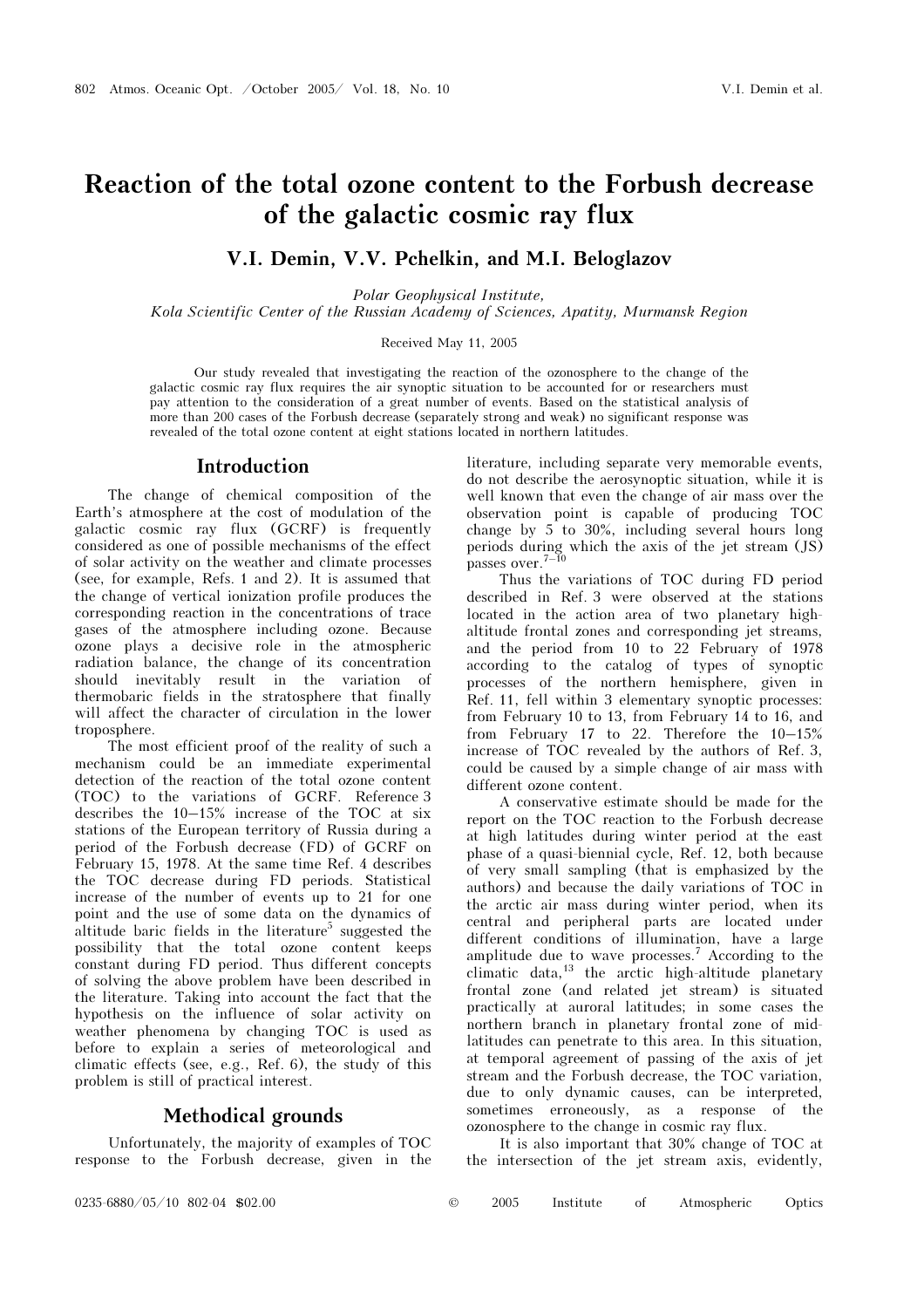exceeds the above changes of TOC under the effect of changes in GCR flux. By this we mean that when superimposing a given dynamic process and the change of TOC, due to the Forbush decrease, the effect may even have different signs, and the obtained contradictory results are caused by this effect when considering the specific events.

Talking into account the above data it is evident that for detecting a real response of TOC to the Forbush decrease, it is necessary to have either an obligatory consideration of aerosynoptic situation and a check of the circulation homogeneity for each of those several cases, which were considered by the authors of Refs. 3, 4, and 12, or a great increase of the number of the events being considered is needed for smoothing out the variations due to the dynamic processes in the atmosphere. Below the results are given of the analysis carried out using the second method.

# Applicable database

In this paper the number of Forbush decreases, included in the analysis, was significantly increased: more than two hundred of events were used that is much larger than in the above-mentioned papers.  $3-5,12$ Another idea, realized in the present research, was an assumption that the situation could develop in different ways for the Forbush decrease of different types. An effort was made to reveal this difference.

 It is known from the history of magnitospheric studies that for a long time the phenomenon of intensity decrease of GCR was observed only by the ground-based detectors and was related to magnetic storms. In this case the Forbush decrease was determined as the GCR intensity decrease during magnetic storms.<sup>14</sup> The qualitative and quantitative widening of the experimental database (and, first of all, the spaceborne observations) resulted in an understanding that the Forbush decrease is mainly a modulation effect caused by the interaction of GCR with large-scale inhomogeneities of solar wind.<sup>15</sup> These inhomogeneities, in their turn, correspond to the sources of plasma fluxes of different classes: solar flares, coronal cavities, disappearing filaments, belt coronal rays<sup>16</sup>; and this can result in differences in FD. Taken alone, the idea is apparent, for example, the flare FDs, in particular, are accompanied by the X-ray flare, and the recurrent FDs are not accompanied by it. The list of similar differences can be continued. The nature of FD can be judged from the complex of observation data – both at the Earth's surface and in the outer space.

In recent years a simple and reliable criterion of identification of flare and other FDs has been developed (first of all, determined by disappearing filaments) based on simple analysis of FD amplitudes. In Ref. 15 it is stated that practically all Forbush decreases with the amplitude exceeding three percent are flares, and the decreases due to, e.g., suddenly disappearing filaments have the amplitude less than 1.5 percent. Using this criterion, we considered the flare FDs separately.

The database is used in the paper, created specially for investigating FDs and the corresponding correlation dependences, and containing results of ground-based observations (neutron monitors) of cosmic rays as well as spaceborne measurements of solar wind and MSP parameters.

Data on TOC were taken from the reference books "Total ozone content and spectral transmittance of the atmosphere. Reference data on USSR stations" (1972–1989). Data on TOC TOMS spaceborne measurements were also used (http:/toms.gsfc.nasa.gov.). When investigating the relation between TOC and GCR flux characteristics the superposed-epoch method was used. In this case the analysis was made separately for strong  $(A_F > 2.3\%)$  (about 60) and weak  $(A_F < 1.5\%)$  FDs.

# Analysis of the results

Because the TOC response to the variations of the cosmic ray flux can be expected at high latitudes, we have chosen for analysis data from the observatories of Murmansk ( $\varphi = 68.97^{\circ}$ N,  $\lambda = 33.05$ °E), Dikson ( $\varphi = 73.50$ °N,  $\lambda = 80.23$ °E, Olenek ( $\varphi = 68.50$ °N,  $\lambda = 112.43$ °E), Tiksi ( $\varphi = 71.58$ °N,  $\lambda = 128.92$ °E), Igarka ( $\varphi = 67.47$ °N,  $\lambda = 86.57$ °E), Markovo ( $\varphi = 64.68$ °N,  $\lambda = 170.42$ °E), Arkhangelsk ( $\varphi = 64.58$ °N,  $\lambda = 40.50$ °E), Pechora  $(\varphi = 65.12$ °N,  $\lambda = 57.10$ °E).

The variations of TOC during 10 days before and during 11 days after strong FDs, obtained by the superposed-epoch method, for the above listed observatories are shown in Fig. 1. Because of errors in some observations of TOC, the number of events included in analysis for different observatories appeared to be different.

As stated above, the TOC variations at a change of air masses amount to as much as 30%. Therefore, relatively small sample does not allow natural variations to be smoothed out. However, Fig. 1 shows that as the number of events considered increases the variations become less pronounced (ideally, the variation of TOC up to "zero" day obtained with the use of the superposed-epoch method should be a straight line). At the same time, the character of TOC variations up to "zero" day caused only by dynamic processes in the atmosphere and after the beginning of FD practically does not change. Moreover, assuming that TOC does not change in the processes of FD, a straight line was drawn parallel to x-coordinate axis, reflecting the mean ozone content over this observatory during all days when the events were studied and 5% deviations from it are shown by the vertical bars. It should be noted that practically all the variations of TOC before and after the beginning of FD are found to be less than 5%; and in this case the increase of the number of events only confirms this conclusion.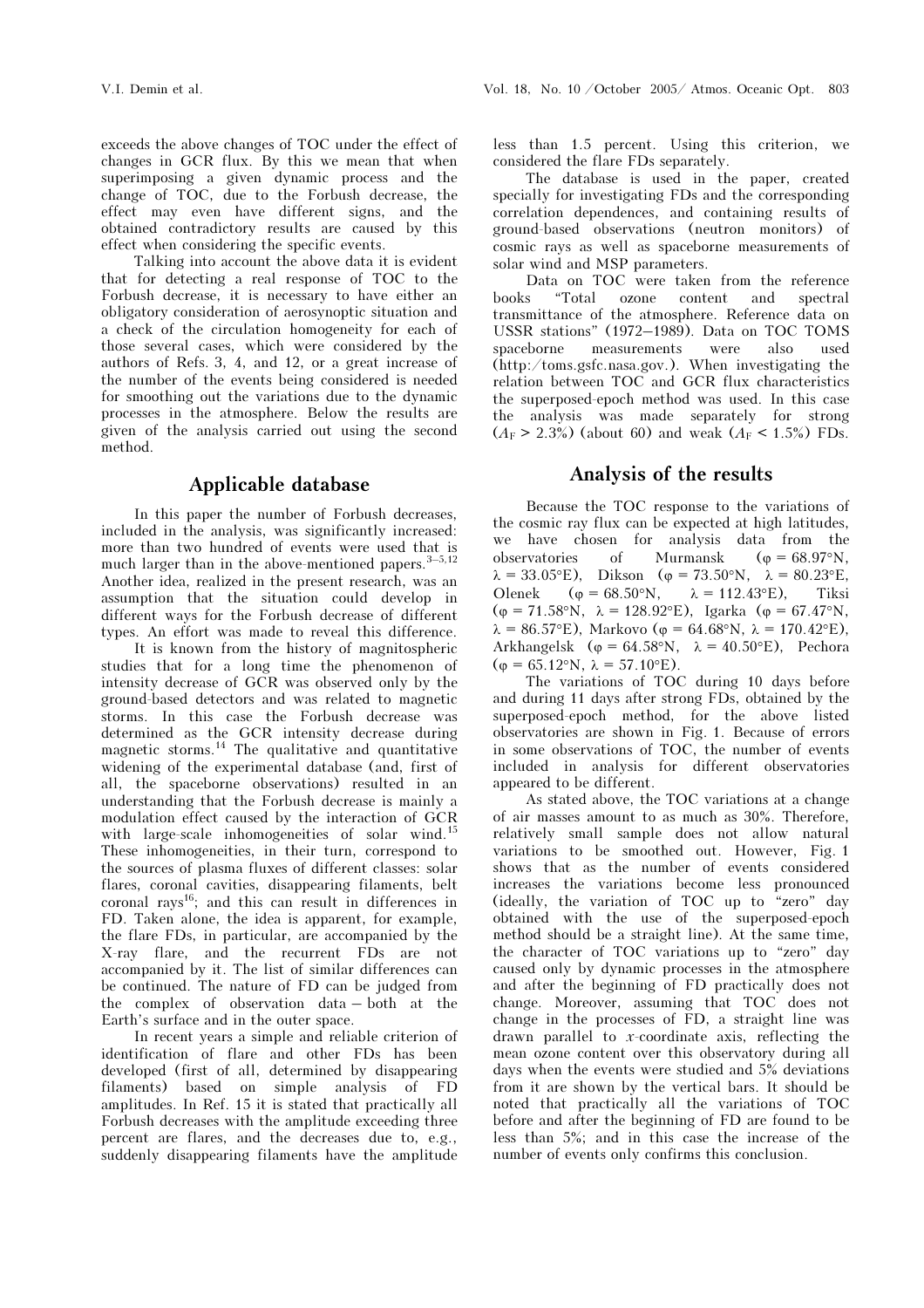

Fig. 1. Variations of TOC during 10 days before and during 11 days after strong  $(A_F > 2.3%)$  Forbush decreases of GCR (the number of events considered at a given station are shown in brackets).

Invoking weak FD to the consideration  $(A_F < 1.5\%)$  does not change the pattern. Figure 2 shows the variation of TOC over Murmansk during 10 days before and 11 days after weak FD, obtained by the superposed-epoch method for 150 events. The TOC variations, in this case, do not exceed 5% deviation from the mean value over the period under study.



Fig. 2. Variations of TOC over Murmansk during 10 days before and 11 days after weak  $(A_F < 1.5\%)$  Forbush decreases of GCR (150 events).

Similar result can be obtained when using another method of analysis. It is known<sup>17</sup> that the greatest differences in the ozone content of different air masses are observed in February–April when, e.g., the difference between the values of TOC in the arctic and mid-latitude air masses is, on the average, 80 to 100 D.u. (between the arctic and tropical air masses it is more than 100 D.u.); in this case the least difference is observed in August–September only 15–20 D.u. Accordingly, the effect of the change of air masses will be the largest in the end of winter and in spring, and the least one in the end of summer, beginning of fall (Fig. 3).



Fig. 3. Daily variations of TOC (modulus) over Murmansk in 1998–2003.

In this connection, an attempt to detect a response of TOC to FD has been very promising at the period when its variations due to dynamic processes of the atmosphere are minimal and, respectively, the effects from the change of the cosmic ray flux could be more pronounced.

For this purpose we have chosen 27 strong FDs that occurred in August–September over a period from 1972 to 2001, and using the superposed-epoch method, we considered the changes of TOC over Murmansk, Arkhangelsk, Pechora, and Markovo. The results are shown in Fig. 4, from which it follows that in this case no special TOC variations after the beginning of FD, as compared with the variations up to "zero" day, occurred: the changes in TOC with an amplitude no more than 5 D.u. (or 1.5%) are observed.